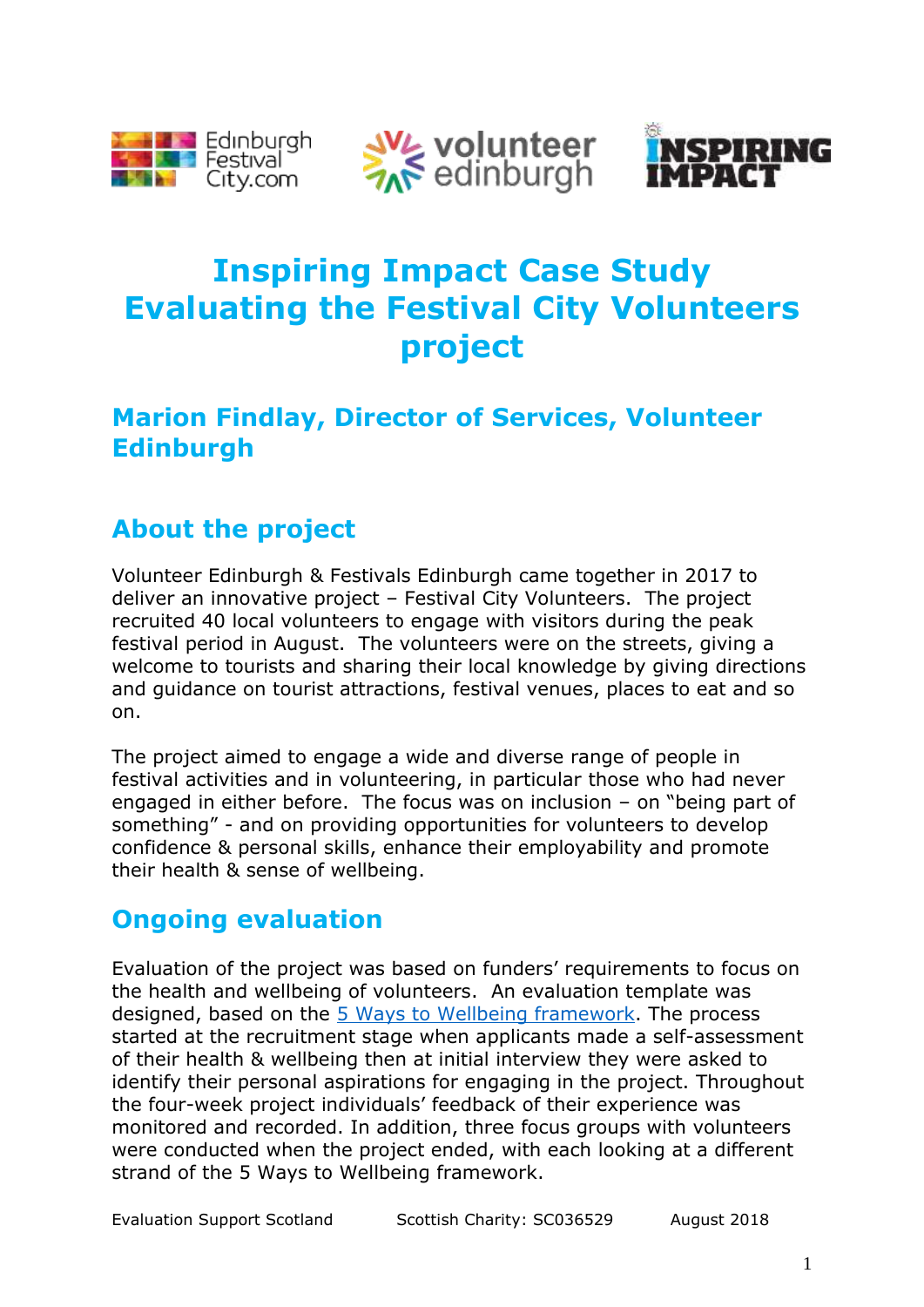### **How we gathered in-the-moment evidence**

A form was collated by volunteer team leaders at the end of each shift (three shifts per day) that recorded basic details about the day's activity. This included numbers and types of people engaged with, what kind of information and guidance was given, and any challenging situations encountered by volunteers.

The form also recorded the personal impact on volunteers (asking "what were your stand-out moments of the shift?"). This often included anecdotes of people going out of their comfort zone in talking with strangers, and the boost this gave to their confidence as well as feelings of improved wellbeing and self-esteem by doing something which was helpful and appreciated by others. It also recorded other personal impacts like feeling exhausted by pushing their stamina or tolerance of standing for periods of time too far.

#### **What we learned from the evidence**

Using this daily form was important so we could report on the impact of service on the general public as well as share experiences and learning amongst the wider volunteer team. It helped us to identify the personal benefits people experienced as a result of their volunteering and the challenges they encountered. Factors which had enabled them to thrive were also highlighted, and these predominantly focussed on the availability of support, flexibility of rotas and the camaraderie of working with other volunteers. Suggestions for improvements to the service were also made by volunteers.



Festival City Volunteers